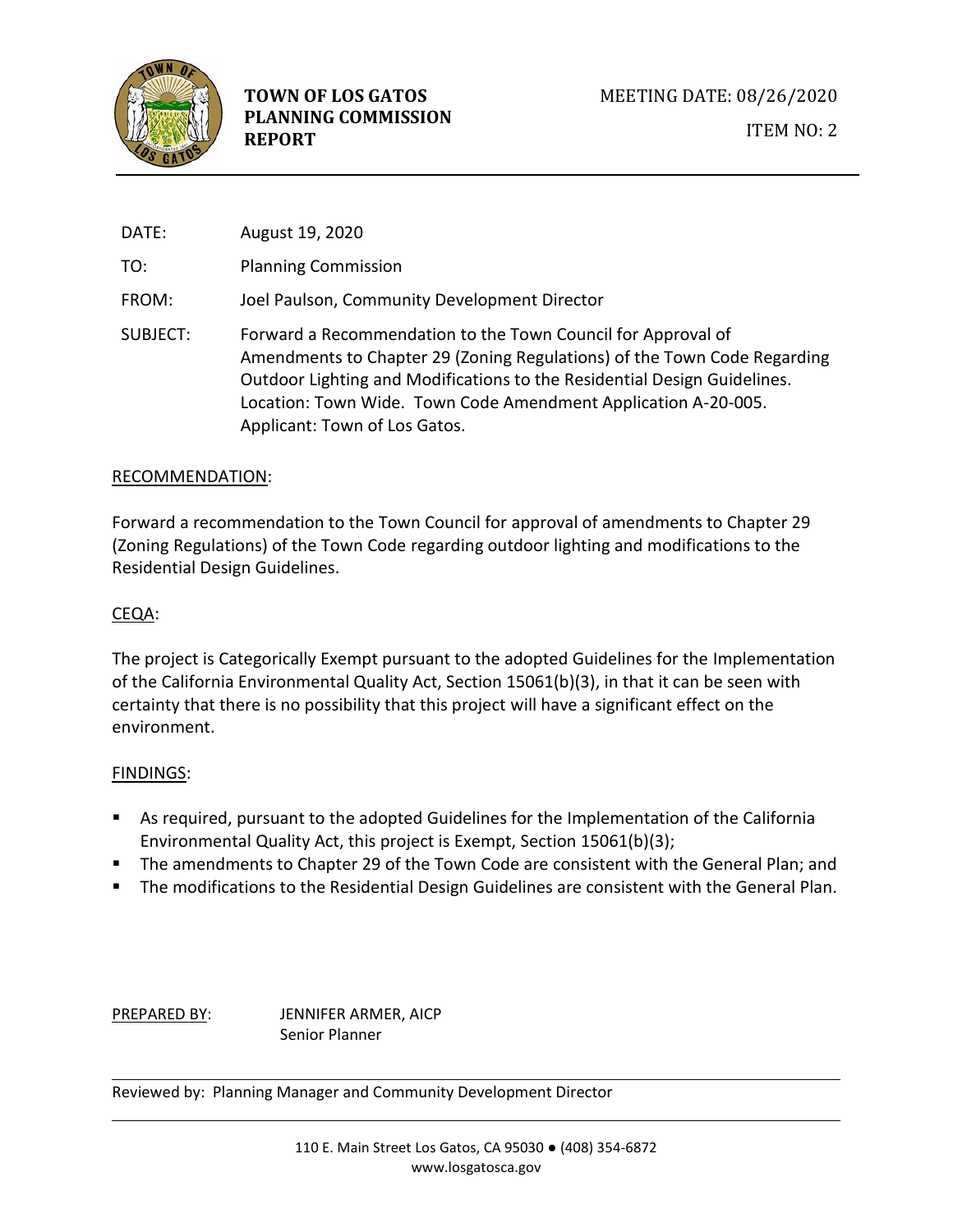# PAGE **2** OF **4** SUBJECT: Amendments to the Town Code Regarding Outdoor Lighting/A-20-005 DATE: August 19, 2020

### BACKGROUND:

On October 22, 2019, the Town Council Policy Committee discussed Town Code Section 29.10.09015, below, which limits outdoor lighting and prohibits "shoestring lights." The Policy Committee motion was to temporarily suspend the prohibition of shoestring lighting while the Town considered new lighting regulations for different zones throughout Town.

On November 25, 2019, and January 28, 2020, the Town Council Policy Committee discussed and provided direction on potential outdoor lighting regulation modifications in order to better reflect the current interest in allowing decorative string lighting while limiting light impacts on neighbors.

### DISCUSSION:

On July 28, 2020 the Town Council Policy Committee recommended the following modifications to the Town Code and Residential Design Guidelines. These modifications are shown below with additions *underlined* and deletions shown in strikethrough font.

## A. Zoning Code

The following Section could be revised to read:

## **Sec. 29.10.09015. - Control of Residential outdoor lighting.**

Outdoor lights must be shielded and directed to shine on improvements including plants on the zoning plot where the lights are located and not directly on other property or any public right-of-way. Shoestring lighting is not permitted.

All permanent exterior light fixtures should utilize shields so that no bulb is visible and to ensure that light is directed to the ground surface and does not spill light onto neighboring parcels or produce glare when seen from nearby homes. Decorative lighting fixtures are preferred for security lighting fixtures.

Modify the sports court lighting to prohibit high-intensity lights. The following section could be revised to read:

#### **Sec. 29.40.025. - Court game areas.**

Tennis, volleyball, basketball, badminton and similar court game areas may be located anywhere on the lot except in the required front yard or side yard abutting the street. Fences over six (6) feet high are allowed to enclose court game areas, when approved through the Administrative Procedure for Minor Residential Projects. Lighting for court game areas is prohibited unless approved through the Administrative Procedure for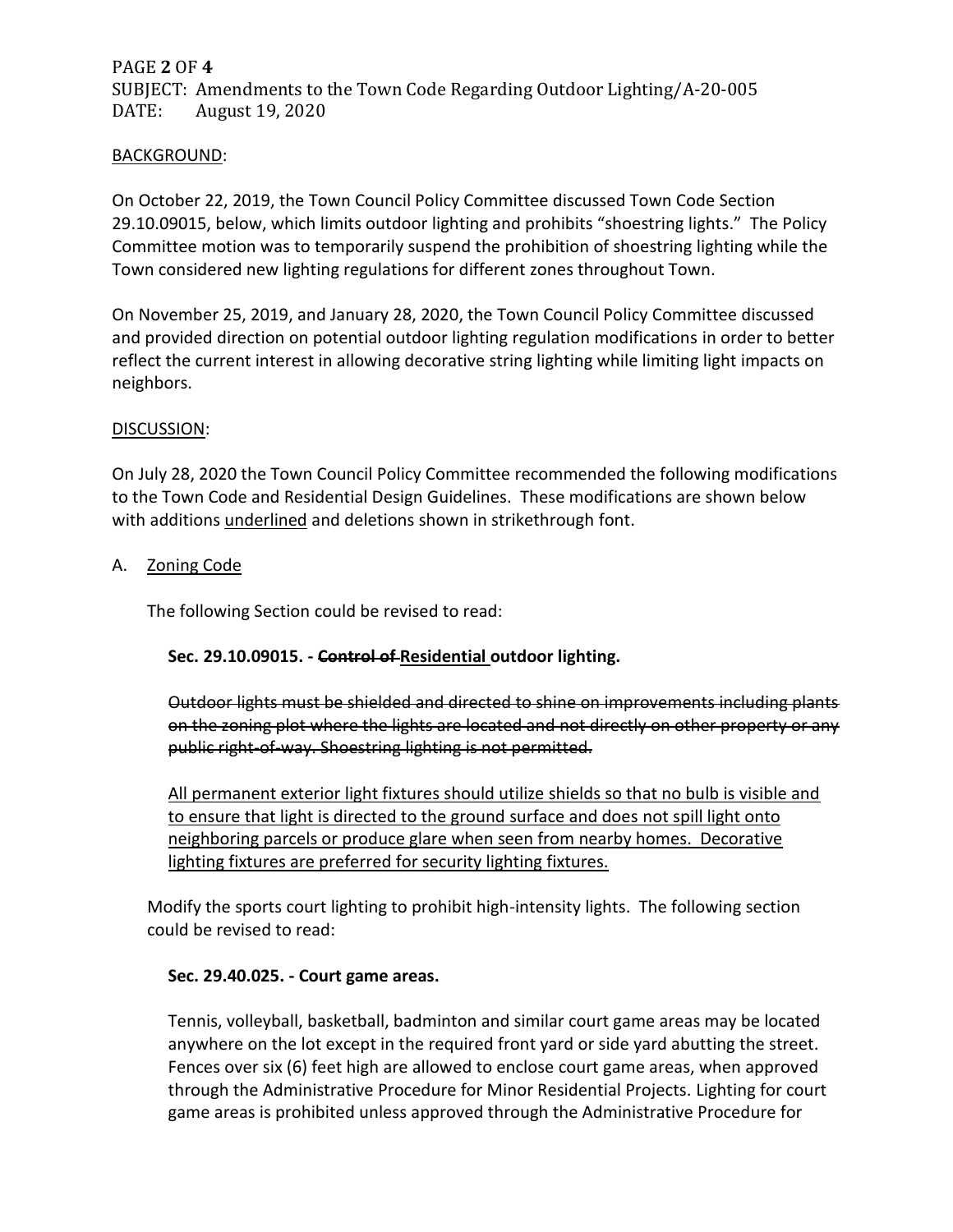### DISCUSSION (continued):

Minor Residential Projects and unless it is in compliance with the following standards to the satisfaction of the Planning Director:

- (1) Game court lighting shall incorporate cut-off fixtures and lighting shall be shielded and directed onto the court.
- (2) Lighting for game court areas shall not be used after 10:00 p.m.
- (3) High-intensity lights are not permitted.
- (4) Lighting in the hillside areas is prohibited. Hillside areas are defined by the hillside area map in the Hillside Development Standards and Guidelines.

## B. Residential Design Guidelines

Residential Design Guideline 3.11.5 could be revised to read:

Minimize exterior lighting impacts on neighbors:

- All permanent exterior light fixtures should utilize shields so that no bulb is visible and to ensure that light is directed to the ground surface and does not spill light onto neighboring parcels or produce glare when seen from nearby homes.
- Decorative residential light fixtures are preferred should be chosen rather than strictly utilitarian security lighting fixtures.

## PUBLIC COMMENTS:

Public comments received by 11:00 a.m., Friday, August 21, 2020 are included as Exhibit 8.

## CONCLUSION:

A. Recommendation

Based on the direction of the Town Council Policy Committee, staff recommends that the Planning Commission review the information included in the staff report and forward a recommendation to the Town Council for approval of the amendments to Chapter 29 of the Town Code in the Draft Ordinance and the modifications proposed to the Residential Design Guidelines. The Commission should also include any comments or recommended changes in taking the following actions:

1. Make the finding that there is no possibility that this project will have a significant impact on the environment; therefore, the project is not subject to the California Environmental Quality Act [Section 15061 (b) (3)] (Exhibit 1);